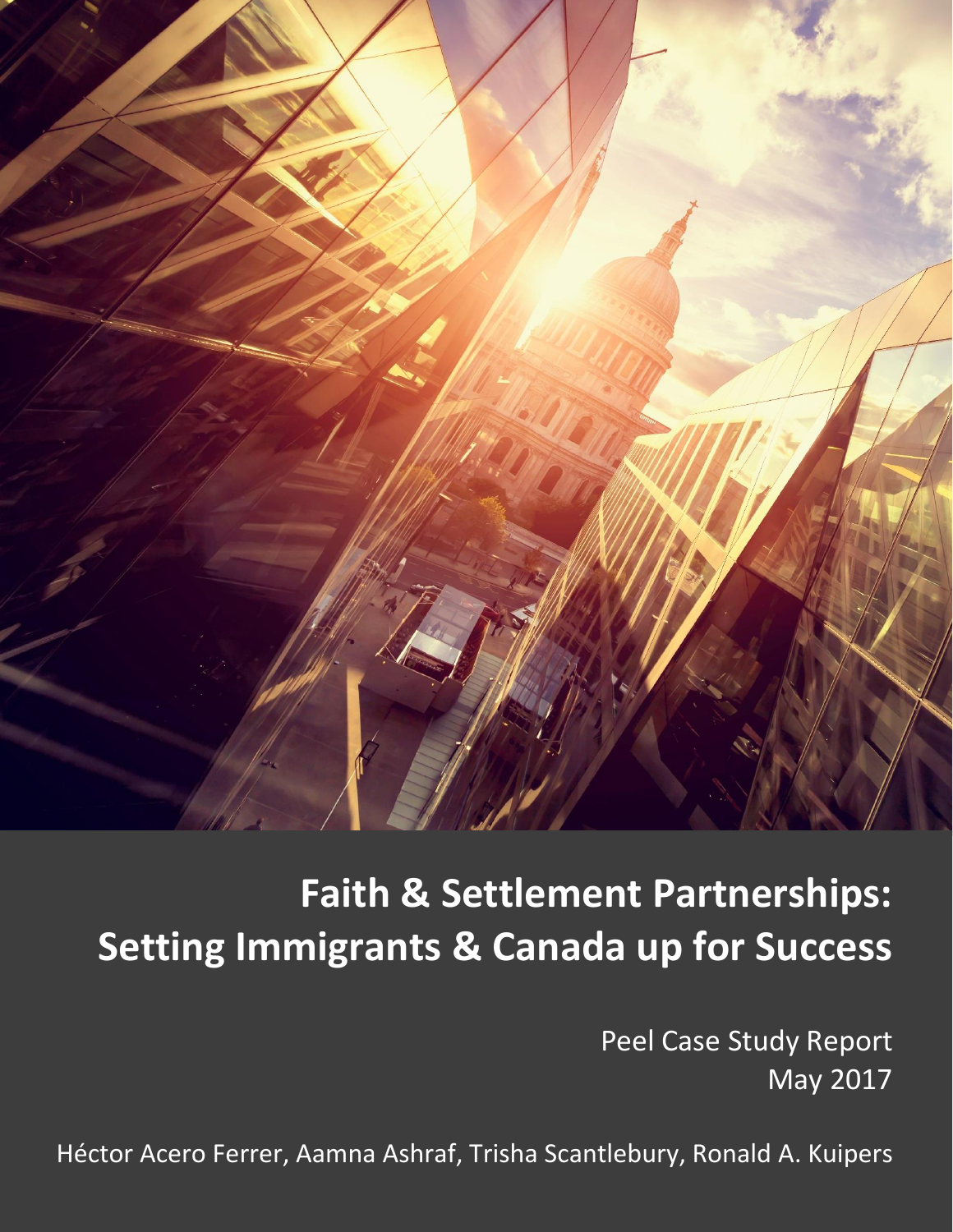Faith and Settlement Partnerships: Setting Immigrants and Canada up for Success is a research partnership intended to explore partnerships between faith-based and government-funded settlement organizations in Ontario. This two-year project is led by the Centre for Community Based Research (CCBR) and funded by the **Social Sciences and Humanities Research Council of Canada (SSHRC)**. More information about this project can be found at:

#### www.communitybasedresearch.ca/Page/View/Faith & Settlement Partnerships

The project used multiple methods. Case studies were held within the local study sites (Toronto, Peel, Waterloo Region, London). Other methods included a literature review and a cross-site organizational survey. Reports were written for each method.

#### **Research Partnership**

Jim Cresswell **Ambrose University** Doug Binner The Salvation Army Ida Kaastra-Mutoigo World Renew Cameron Klapwyk World Renew

Rich Janzen Centre for Community Based Research Joanna Ochocka Centre for Community Based Research Kyla English Centre for Community Based Research Chris Brnjas Centre for Community Based Research Ronald A. Kuipers **Institute for Christian Studies** Héctor Acero Ferrer **Institute for Christian Studies** Michael Skaliin **Interfaith Council of Peel** Huda Hussein London & Middlesex Local Immigration Partnership Mohammed Baobaid Muslim Resource Centre for Social Support and Integration Elyas Farooqi Muslim Resource Centre for Social Support and Integration Aamna Ashraf Peel Newcomer Strategy Group Trisha Scantlebury Peel Newcomer Strategy Group Idrisa Pandit **Renison University College** Victoria Esses The University of Western Ontario Vera Dodic Toronto Newcomer Office Mark Chapman Tyndale University College and Seminary Giovanna Heron Tyndale University College and Seminary Tara Bedard Waterloo Region Immigration Partnership Sarah Best Wilfrid Laurier University

#### **Site Team – Peel Region**

| Héctor Acero Ferrer | Institute for Christian Studies |
|---------------------|---------------------------------|
| Aamna Ashraf        | Peel Newcomer Strategy Group    |
| Trisha Scantlebury  | Peel Newcomer Strategy Group    |
| Ronald Kuipers      | Institute for Christian Studies |

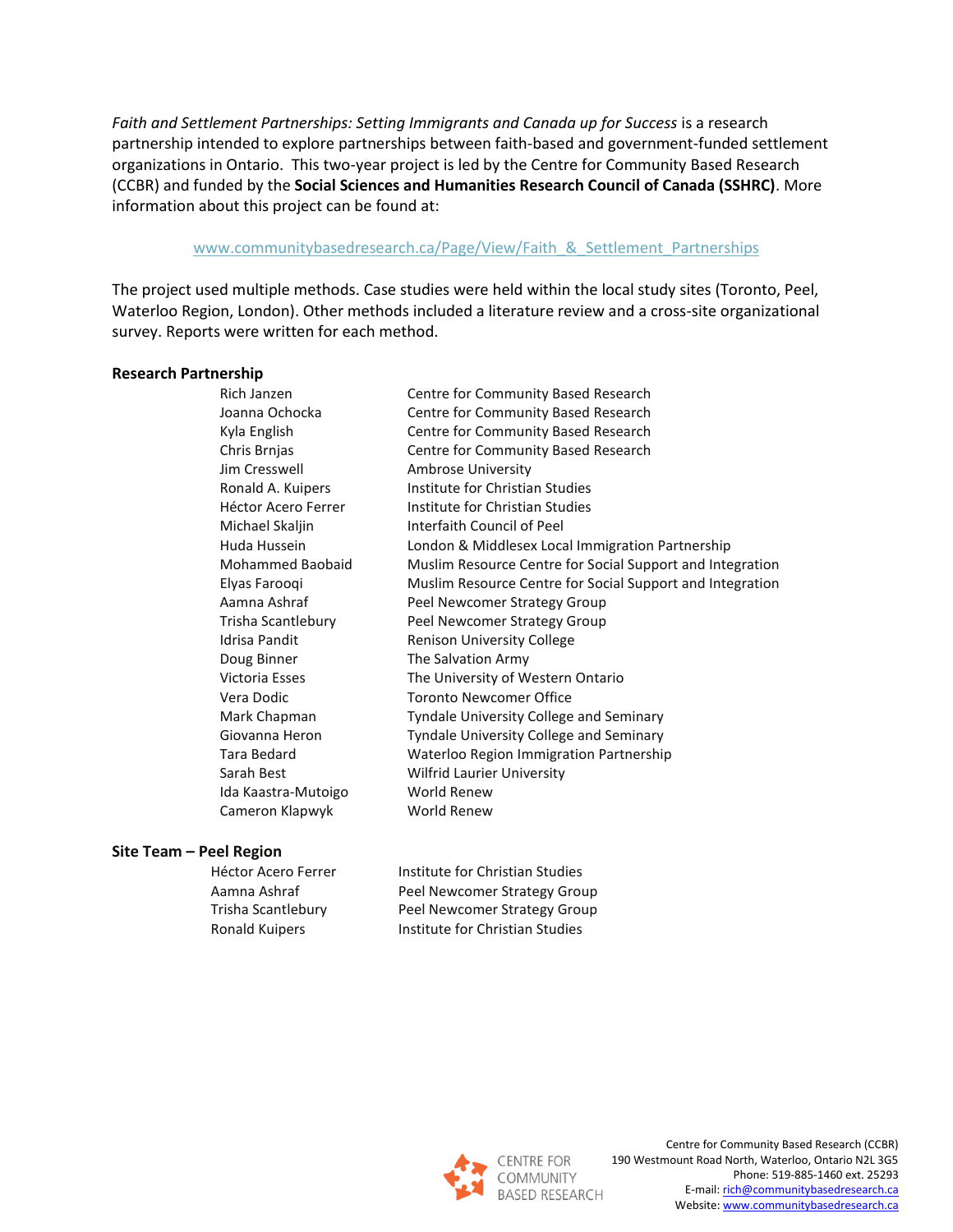#### **Table of Contents**

| Context                                                                               | 3  |
|---------------------------------------------------------------------------------------|----|
| The Landscape of Immigration in the Peel Region                                       | 3  |
| A few words on faith and settlement partnerships in the Peel Region                   | 6  |
| Methodology                                                                           | 7  |
| Overall findings                                                                      |    |
| Vision: To what extent are faith/settlement partnerships viewed positively?           | 9  |
| Structure: What types of partnerships presently exist and how could they be improved? | 13 |
| Process: How can effective partnerships be better facilitated?                        | 17 |
| Conclusions                                                                           | 19 |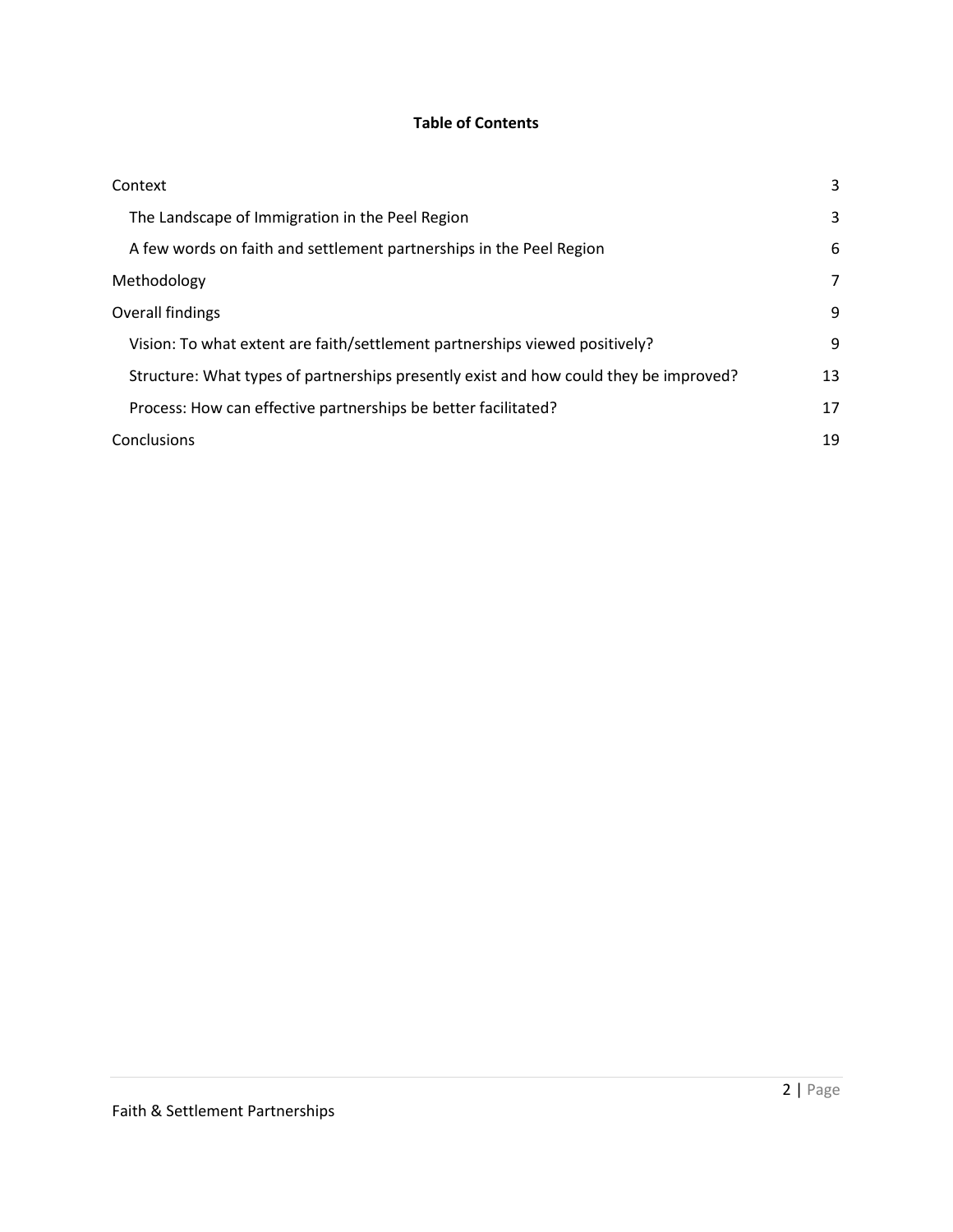## **Context**

### *The Landscape of Immigration in the Peel Region*

One of the partners in this case study, the *Peel Newcomer Strategy Group*, has made significant efforts to collect data regarding immigration trends in the Peel region. This information presents a clear landscape of the region's growing population, its changing ethno-cultural make-up, and the impact of immigration on its demographic distribution.

Because of the significance of this data in the faith-settlement partnerships in Peel, in this report we have decided to present a brief landscape of the unique immigration patters in the region. At the heart of the *Peel Newcomer Strategy Group's* strategy are statistics and data trends around the successful inclusion of newcomers in the Peel community. This section presents data pertinent to understanding the uniqueness of the region, identifying gaps in the information and research, thus developing a more comprehensive understanding of the newcomer experience. The statistics provided here are aimed to develop an understanding of the local environment and the opportunities and challenges within the Peel region, particularly in relation to its newcomer population.

Here are some of the most significant statistics:

#### **Population:**

- Peel's population is approximately 1.3 million (1,296,814)
- 55% of Peel's population consists of the City of Mississauga
- Between 2006 and 2011 Peel grew by 137,359 people
- According to the 2006 Census, the proportion of foreign-born population in Peel is at the highest level it has been in 75 years (Robert & Gilkinson, 2012)

#### **Ethnicity**:

- At 56.8%, Peel has the highest proportion of visible minorities in the Greater Toronto Area (GTA)
- 66.4% of Brampton's population is made up of visible minorities
- South Asian is the number one reported visible minority in Mississauga, Brampton, and Caledon
- 52.5% of Brampton's recent immigrants were born in India
- Of Caledon's total population, 47.3% are third generation (or more) Canadians

#### **Immigration:**

- In 2011 there were 650,530 immigrants in Peel and 2,620,455 immigrants in the GTA.
- Peel has 100,910 recent immigrants and is home to 24.8% of the GTA's total immigrant population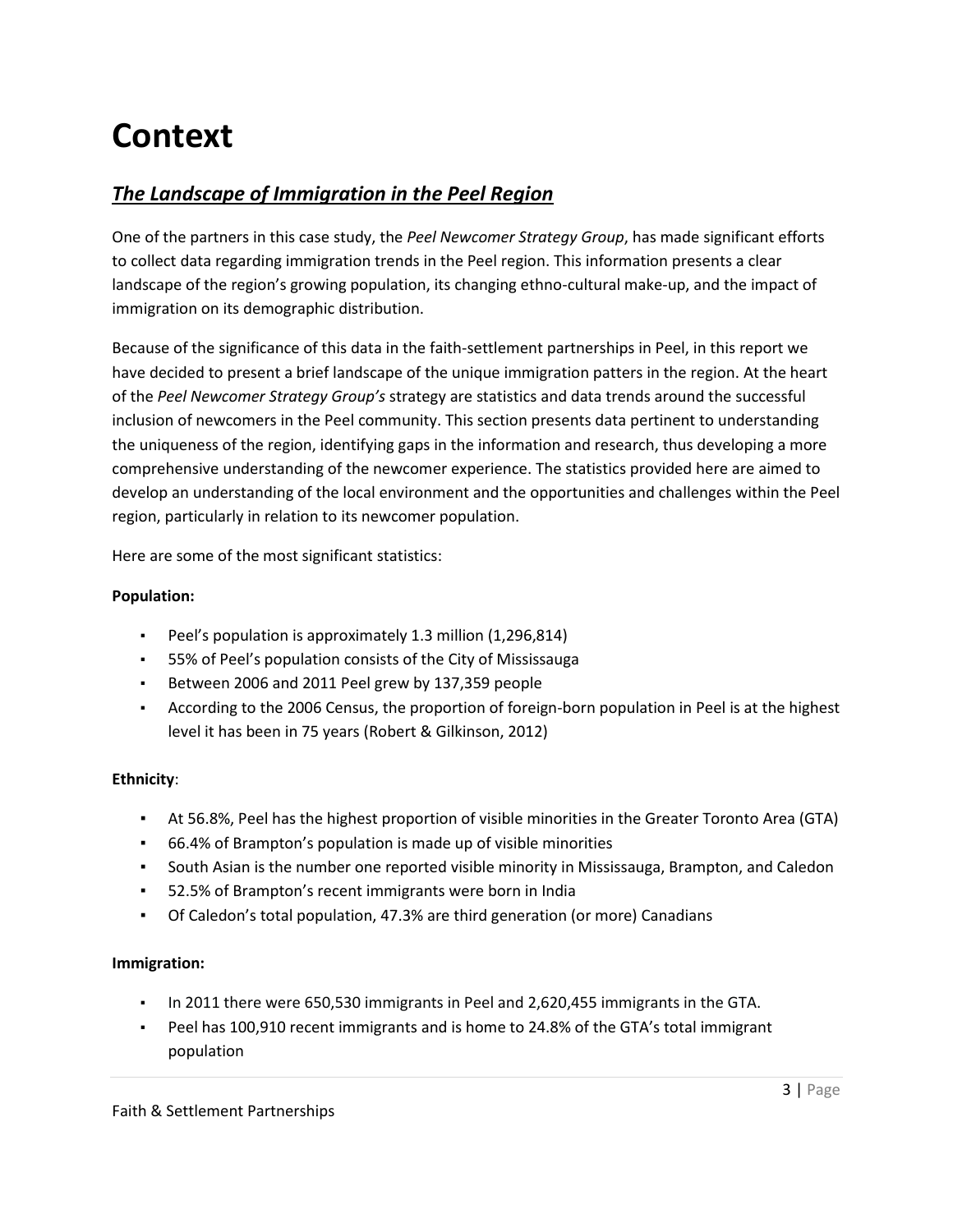- 10% (118,000) of Peel residents are recent immigrants and 38% (443,000) are long-term immigrants (Region of Peel, Public Health, 2012)
- Mississauga has 57.6% of the Region's total immigrant population
- At 50.5%, Peel has the highest proportion of immigrants in the GTA
- 52.5% of Brampton's recent immigrants were born in India
- 39.6% of Peel's immigrant population was between the ages of 25-44 at the time of immigration
- Peel has the second highest percentage (15.5%) of recent immigrants in the GTA
- Peel continues to welcome over 34,000 new residents every year

#### **Religion:**

- 87.0% of Peel's population identified a religious affiliation, the highest percentage in the GTA
- Christian religions were the most reported religious affiliations in Peel at 733,790 people, which was consistent with the rest of the GTA.
- At 9.5%, Peel's Sikh population is the highest in the GTA (122,960)
- Catholics represent 46.3% of Caledon's total population
- 13.0% identified as having no religious affiliation
- 9.4% identified as Muslim
- 8.8% identified as Hindu

#### **Languages**:

- 3.9% of people in Peel have no knowledge of either official language
- 15.6% of seniors (65+) in Peel have no knowledge of English or French
- In Caledon, people who speak an official language at home make up 93.5% of the population
- In Mississauga 6.9% of people have no knowledge of English and French
- The proportion of Brampton's population who speak only Punjabi at home is 14.9%. In fact, of the 124,100 people who speak only Punjabi at home in Ontario, 86,185 (69%) live in Peel
- The top home languages in Peel are Punjabi in Brampton, Urdu in Mississauga, and Italian in Caledon

#### **Education and Training:**

- **•** 39.8% of residents in Mississauga with a post-secondary diploma or degree earned their education outside of Canada
- Within the GTA, Peel has the highest proportion (21.1%) of total population who earned a postsecondary education outside of Canada
- Recent immigrants in Peel are highly educated but their unemployment rate is higher than that of long-term immigrants and non-immigrants (Region of Peel, Public Health, 2012)

#### **Children:**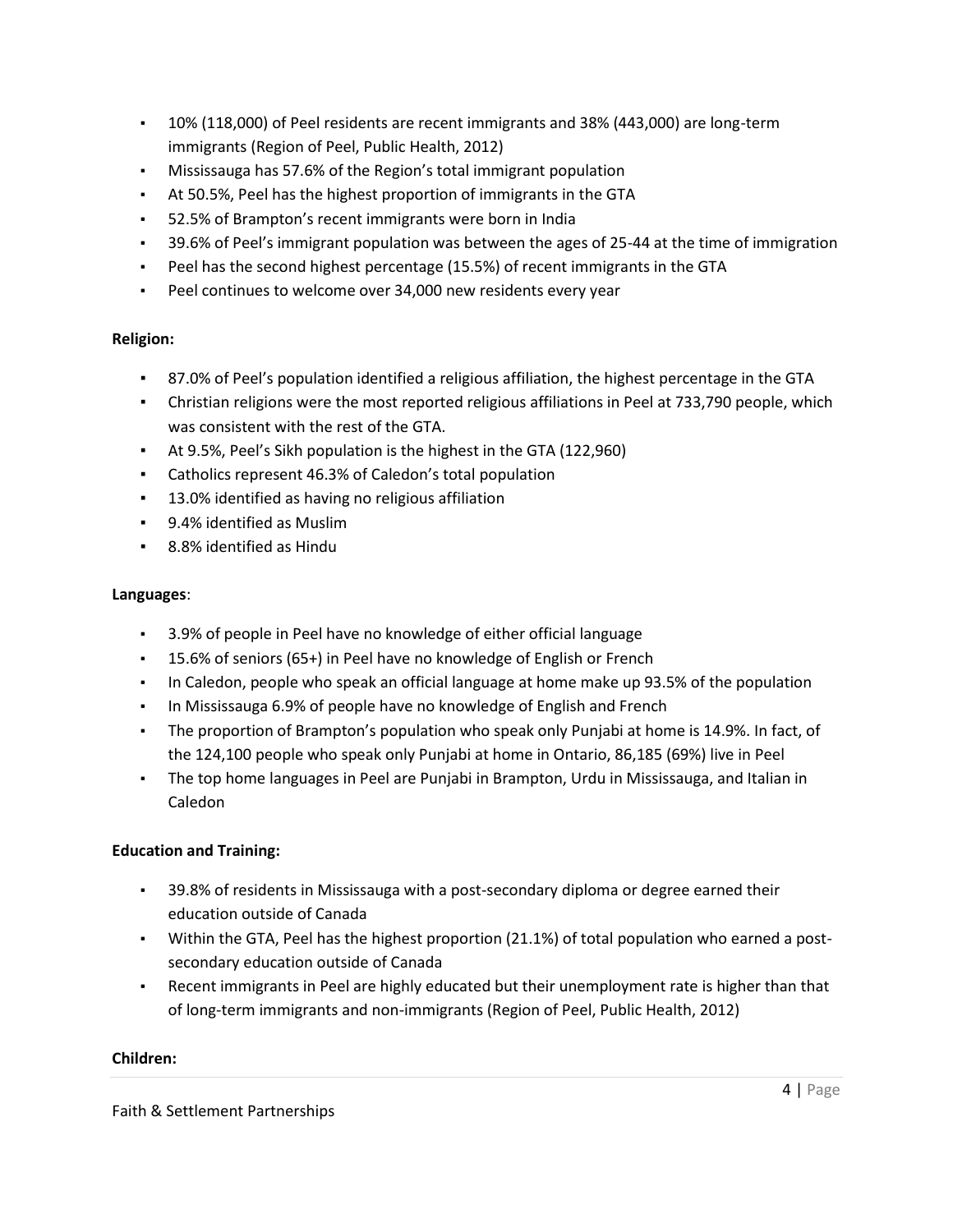- Between 2011-13, The Peel District School Board (PDSB) witnessed an increase of 1,842 children aged 3-19 years registering, resulting in a 50% percent increase
- Children who are learning English or French as second languages at school entry are less likely than those who are bilingual or speak English or French fluently to be developmentally ready to enter school. (Region of Peel, Public Health, 2013)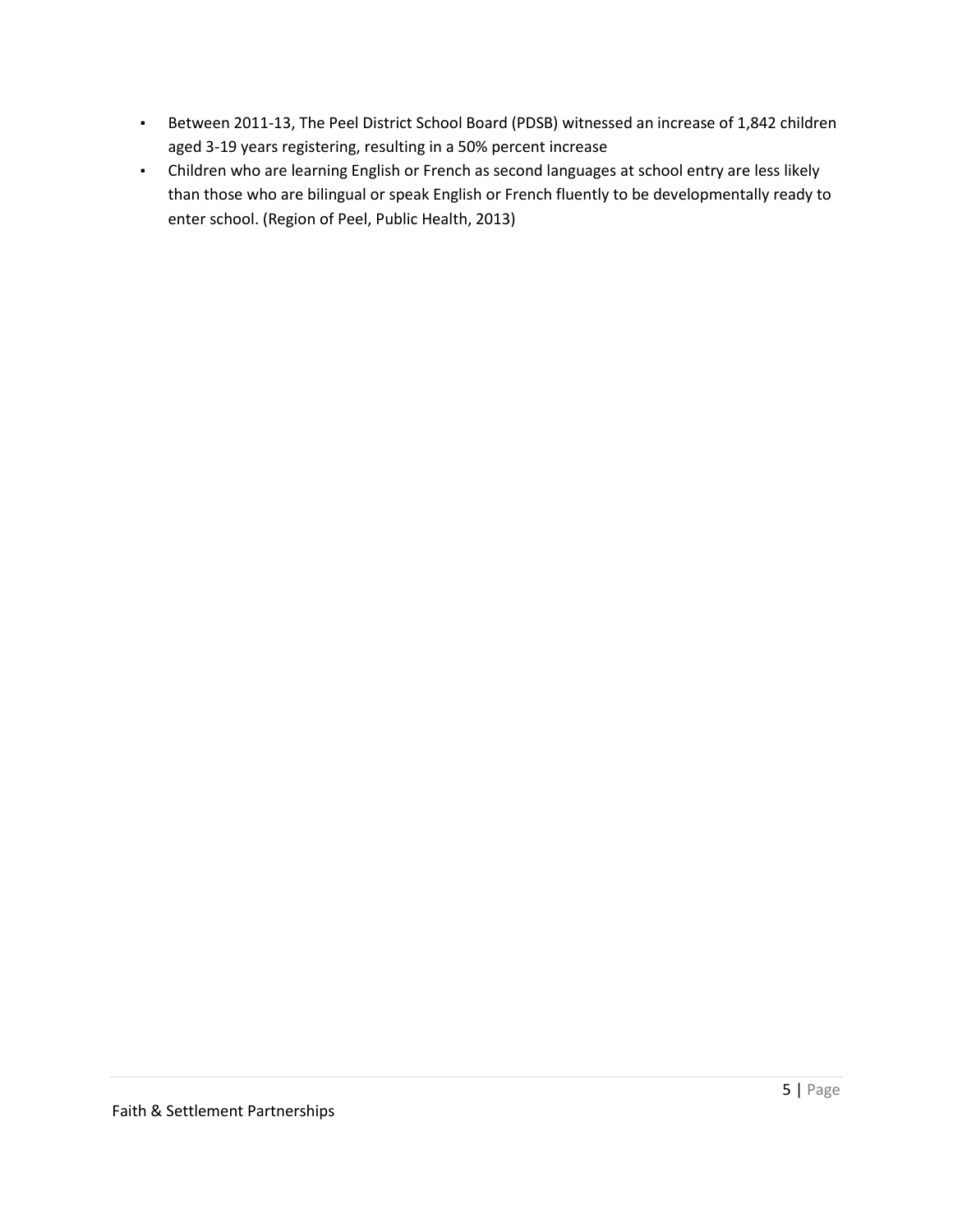## *A few words on faith and settlement partnerships in Peel*

Currently, there are two major partnerships taking place in the Peel Region that are relevant to our research. One of them is a Local Immigration Partnership (LIP) and the other is a regional interfaith council. The coming together of these two groups (through formal and informal collaborations) constitutes the most significant faith-settlement partnership in the region and a unique experiment in the Canadian context. Below, you will find a summary of the vision statements of each one of these organizations.

- The *Peel Newcomer Strategy Group (PNSG)* is a Local Immigration Partnership designed to develop a coordinated and integrated settlement services model thus enhancing the social and economic inclusion of newcomers, immigrants, and refugees to the Peel community. As a community collaborative initiative, *PNSG* actively engages and brings together multiple stakeholders from all sectors to address the needs of newcomers, immigrants, and refugees.
- The *Interfaith Council of Peel (ICP)* is a networking group of interfaith leaders and community organizations who gather to discuss ways to build friendship, work together for social causes, and provide insight and guidance on issues regarding faith communities. *ICP* membership consists of religious/spiritual leaders, congregation members, and/or designated representatives from faith communities and not-for-profit organizations. *ICP* aims to build an inclusive community of spiritual neighbours in the region of Peel, where people of all faiths cooperate based on the shared values of peace, compassion, social justice, equity, and service.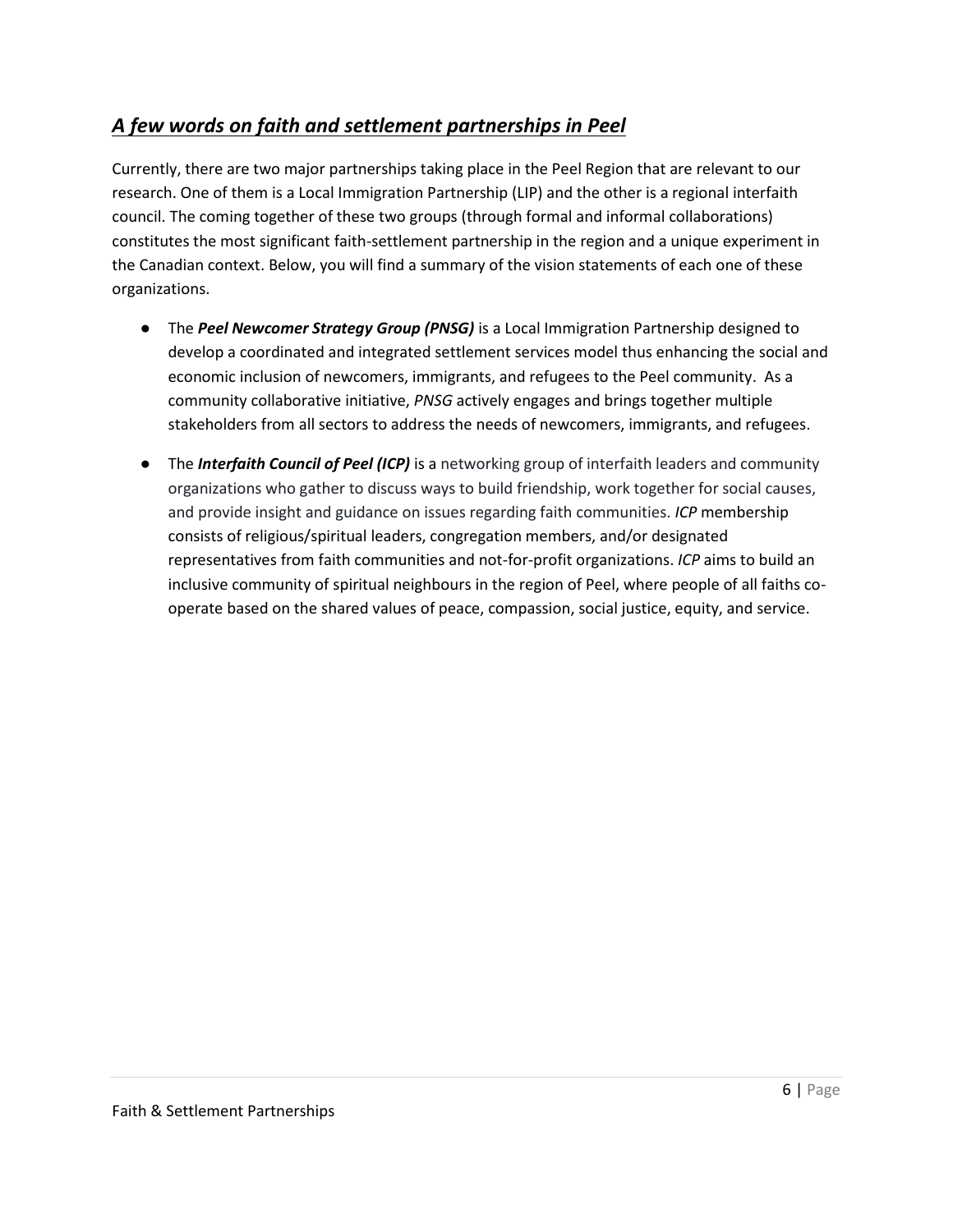## **Methodology**

In this case study, we looked at the settlement of newcomers in the Peel Region with the specific aim of examining the current partnerships between (1) the local faith-informed groups<sup>1</sup> (through their participation in *ICP*), (2) the existing Local Immigration Partnership (*PNSG*), (3) settlement agencies, and (4) other community and government-funded, service organizations. Our main goal was to find the language to effectively describe the ways in which these partnerships have furthered the integration and settlement of newcomers, describing successful cases and identifying exemplary models, helpful resources, and best practices.

Through this research we were able to identify some of the benefits and challenges that arise from the collaboration of religious groups (from diverse religious traditions) and public institutions in a common project such as the settlement of newcomers. We obtained narrative/qualitative data from each of the key constituencies in the region, through guided conversations that allowed participants to share their experiences with settlement.

In light of these goals, we conducted a four-tiered research program that combined two research methods, under the following structure:

- 1. Two Focus Groups, each with six faith leaders (*ICP* members)
- 2. One Focus Group with ten representatives from government-funded agencies
- 3. Two Key Informant Interviews with *PNSG* Staff
- 4. Four Key Informant Interviews with newcomers from Peel Region

Taking advantage of the uniquely developed *ICP*, we conducted focus groups with two subsets of its members (6 participants each). The first of these groups was a space to discuss the value of interfaith cooperation for the settlement of newcomers. In the second group, we attempted to unearth the experience of particular faith congregations currently participating in newcomer integration (through formal private sponsorship or informal connections with newcomers). Through this inquiry, we were able to identify common themes in the experience of faith-informed groups with newcomers and the practices that, from the perspective of faith leaders, have made settlement more or less successful.

In the second tier of the research we tackled similar questions to those we put to *ICP* members, this time with staff members of some of the government-funded organizations that currently sit at the *PNSG* table. These conversations with those dedicated to settlement-related work<sup>2</sup> allowed us to draw

 $1$  Throughout this report, we will use the expression "faith informed groups" to refer to all those organizations that, in their work with the community, are oriented by a particular faith affiliation. These can be faith congregations, religious groups, faith-based non-for-profit initiatives, or multi-faith partnerships.

 $^2$  To understand the impact of the partnerships and collaborations facilitated by PNSG, it is important to clarify that the government-funded agencies gathered at the PNSG space are not exclusively frontline settlement. In our agencies focus group, we gathered representatives of housing, childcare, and mental health organizations as well.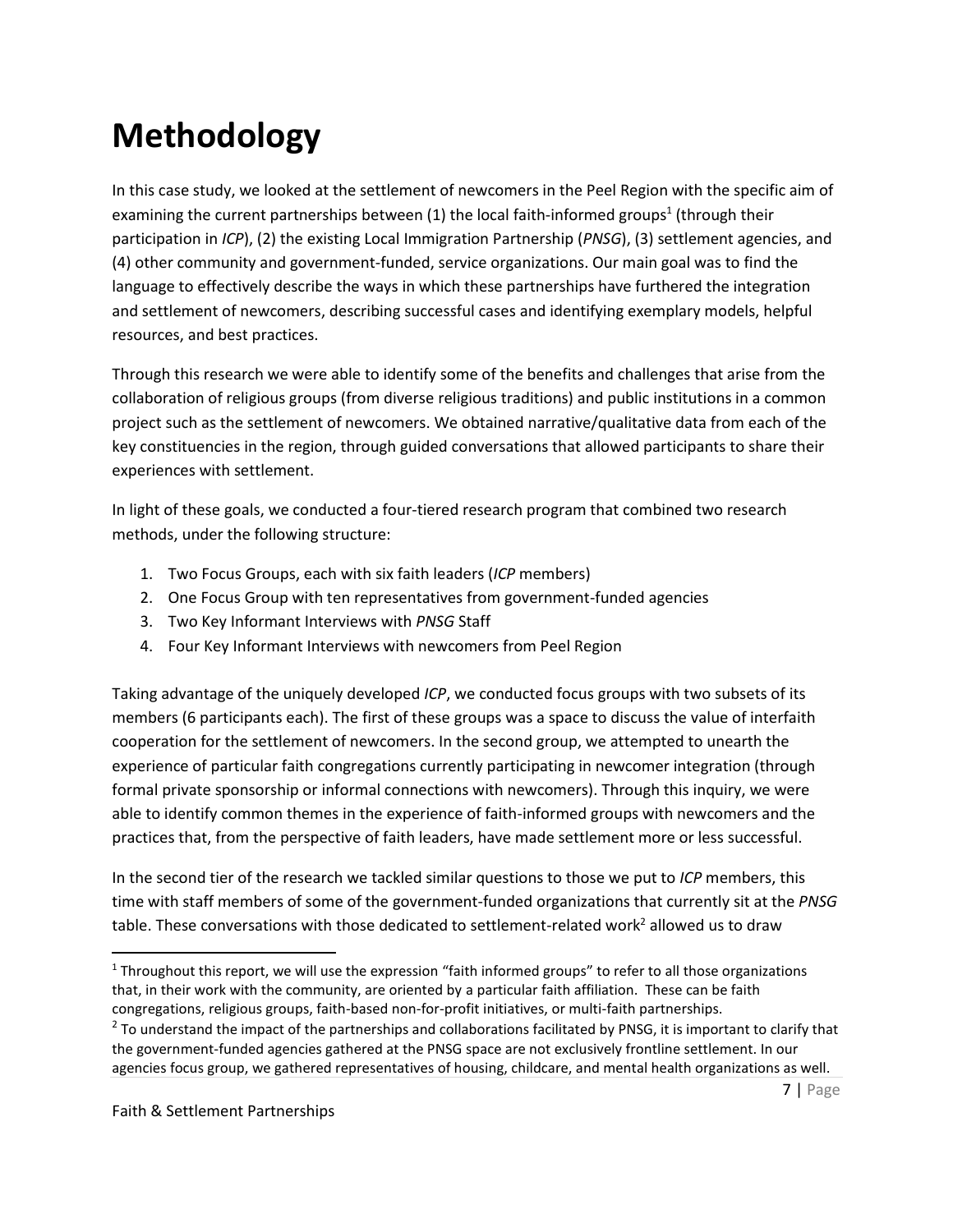conclusions regarding the particularities of the situations of newcomers that were not identifiable in our conversation with faith leaders, i.e., connections between variables like age, gender, and ethnic background.

In the third tier of the research we conducted interviews with *PNSG* staff. Given that these individuals possess working knowledge of the functions and contributions of both *ICP* organizations and government-funded agencies to the settlement process, our interviews with *PNSG* allowed us to distill emerging themes in the successful settlement of newcomers in the region, allowing us to identify the elements of the partnerships that work for faith congregations, government-funded agencies, and/or newcomers.

In the last stage of this process we approached newcomers whom we had identified – through the recruiting help of *PNSG* and the *Newcomer Centre of Peel (NCP)<sup>3</sup>* – as successful settlement/integration stories. We were intentional about selecting perceived-success stories because we wanted to provide a portrait of a working-model based on the narration of these newcomers, identify the most helpful moments of their journey, and determine whether those were at all linked to the partnerships that facilitated or contributed to their settlement.

The personal/professional experience of the individuals in all these categories, in combination with the data gathered by the organizations surveyed throughout the research, revealed best practices and successful models of collaboration between faith and government-funded partners, as well as barriers and pitfalls to such collaboration. We will outline these results in the next section.

This allowed us to get a more comprehensive picture of the integration of newcomers in the region beyond the limits of their initial settlement process.

<sup>&</sup>lt;sup>3</sup> The *Newcomer Centre of Peel (NCP)* is a "multi-service charitable non-profit organization that assists the entire newcomer family in achieving settlement and integration within the Region of Peel" ([http://www.ncpeel.ca\)](http://www.ncpeel.ca/). A representative of the NCP sits at the PNSG table of agencies.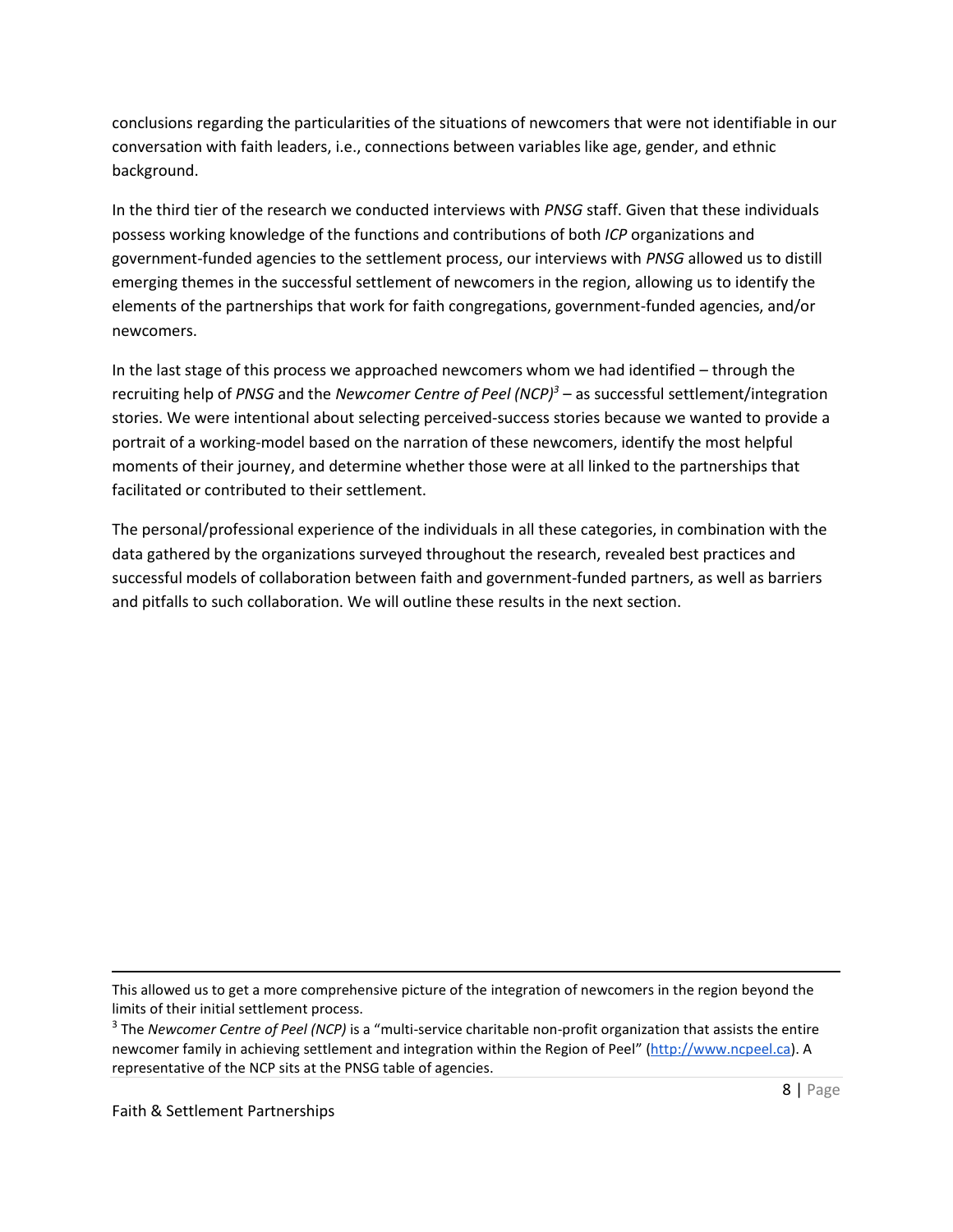## <span id="page-9-0"></span>**Overall findings**

### *Main themes*

#### **Vision: To what extent are faith/settlement partnerships viewed positively?**

There were a number of themes that emerged out of our conversations. These themes represent several points of concrete agreement between representatives of government-funded agencies, faith-informed organizations, and newcomers regarding partnerships and their impact upon newcomer-settlement in the region of Peel. In this section, we have decided to highlight three themes that we consider most relevant to the topic of "vision" within the overall "Faith and Settlement Partnerships" research project. These are: (1) the need for a common language; (2) the value of networking; and (3) the multiplying effects of partnership.

1. Need for a Common Language: One of the most significant challenges that newcomers face in their integration process is the complex Canadian reality. In other words, newcomers need to develop an understanding of the functioning of various contexts of Canadian life (e.g., housing, childcare, employment, social environment), Canada's multiple levels of governance (municipal, provincial, federal), and the impact of these realities on the settlement process. Once they have developed a clear understanding of each of these elements, newcomers are required to piece all of the information together as they develop a settlement strategy for themselves and their families. Each of these contexts and levels of governance has a distinct working language<sup>4</sup> that newcomers need to understand – and navigate – if they want to successfully settle in Canada. This is an intricate, time-consuming process, which most times creates easily avoidable obstacles to successful settlement (from simple mistakes in jobapplication protocols to problems interpreting government forms).

> *"Everything like that is important when you are settling. What you say about yourself, what you write in a resume, how you write it. It was challenging for me." (Newcomer)*

From the perspective of service providers and faith leaders, partnerships are viewed as a definite way to overcome these language-related challenges. The partnerships developed through the mediation of *PNSG* have facilitated the creation of a common language between different types of government-funded agencies – or at the very least the ability to translate the requirements of a particular agency into a language understood by other organizations – and by the newcomers themselves. Such a common language creates a platform for referrals, ongoing information sharing, and, ultimately, a smoother transition for the newcomer from the first arrival to the search for housing and childcare. This was often described as an enhanced-

 $\overline{a}$ 

 $4$  With "language" we are identifying here a broad category that includes technical lingo, sets of procedures, and format of communication expectations.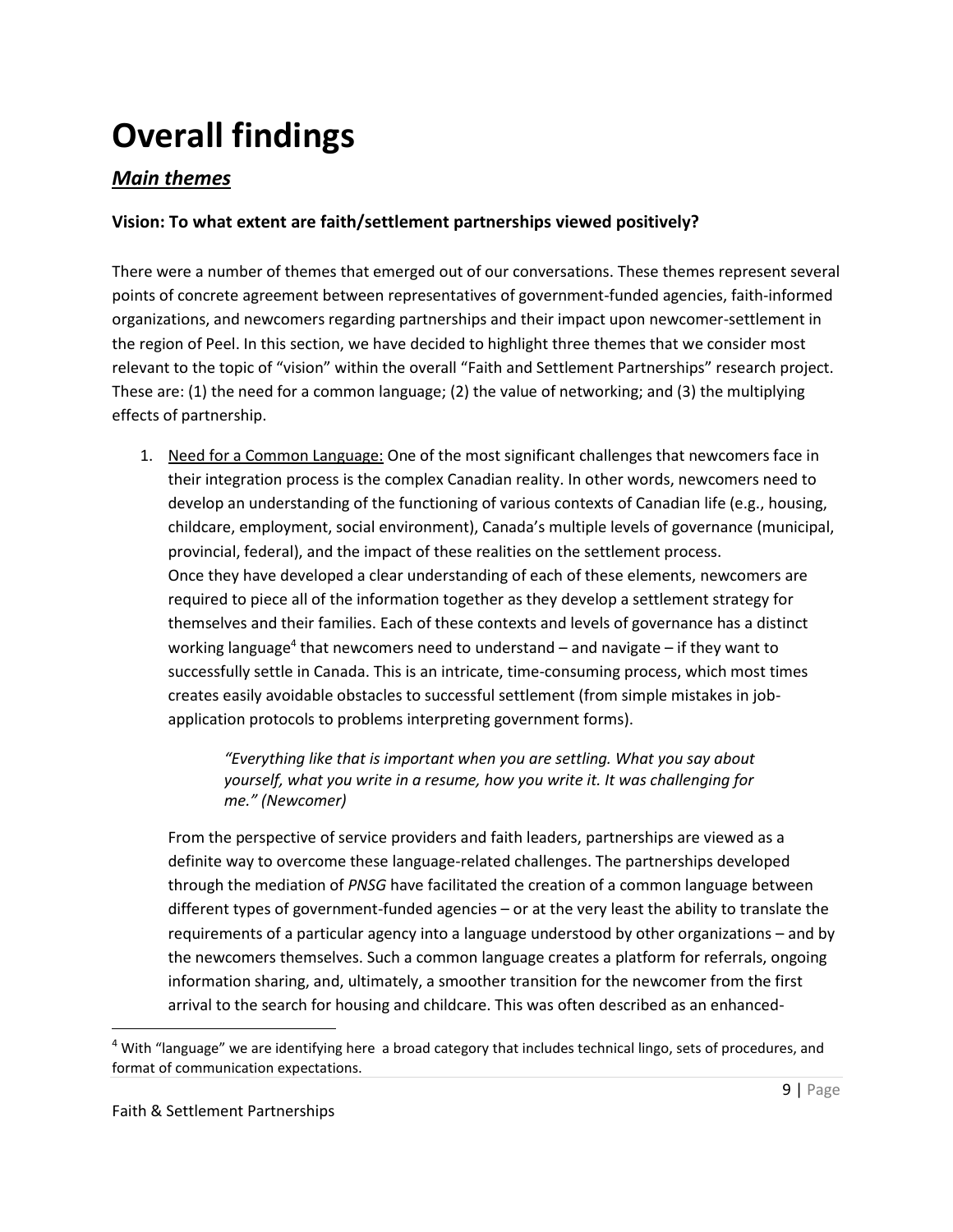listening to the needs of the community at the service and policy levels.

*"Some of the ways that we [PNSG] made our partnerships stronger was listening to them around what neighborhoods needed assistance, applying for grants with them, helping them with information that would allow them to get funding, having them inform the data sets that we purchased from Stats Can saying, "What ones make a difference to you? We won't want to do it unless it makes a difference to you." Asking them what the difference is that LIP is making because they didn't really see any merit to us…. A lot of our work was about clarifying our role, clarifying the expectations to our role, hearing what didn't work, hearing people say they didn't like the LIP. It was having those bold conversations with them." (PNSG Staff)* 

In the specific context of faith-settlement partnerships, language-bridges can have a significant impact. Representatives of government-funded agencies and faith leaders coincided in asserting that faith groups and faith congregations are the first points of contact for a significant proportion of newcomers in the Peel region (providing an environment of familiarity and a "language"<sup>5</sup> known to the newcomers). The informal and/or formal collaboration of faith and government partners has enabled faith groups and congregations to broker the relationships between newcomers and local agencies, facilitating the settlement process. While in many cases the assistance provided by faith-informed groups goes beyond "translation" (through their participation in programs such as private sponsorship), it is analytically relevant to highlight this role, as it coincides with an emerging theme of our conversations, which is not always limited to the boundaries of formal settlement support.

2. The Value of Networking: There was not a single angle of our research that questioned the value of networking in newcomer settlement. For the newcomers who were interviewed, settlement is basically understood as the process of generating a lasting network of support. Most of their days are spent trying to find the "right person in the right place," so that their questions may be answered and their needs met. The need of such a network is all the more palpable when they arrive with their entire families, as they must attend to different sets of needs such as childcare and schooling, in addition to housing and employment.

Key to our research is the fact that organizational partnerships – regardless of the specific sector that is linked to settlement through them – increase the likelihood of the emergence of a network of support for newcomers. The awareness of the complex needs of newcomers that has been created through the networking that happens at the *PNSG* and the *ICP* tables has led them to create a system of informal referrals and one-on-one connections that facilitate successful

 $<sup>5</sup>$  Here, we are again referring to something more encompassing than a mother tongue (although in many cases</sup> faith communities provide English-foreign language interpreters). Social practices and rituals represent a point of contact provided by the faith-informed organizations that cannot be offered by settlement agencies.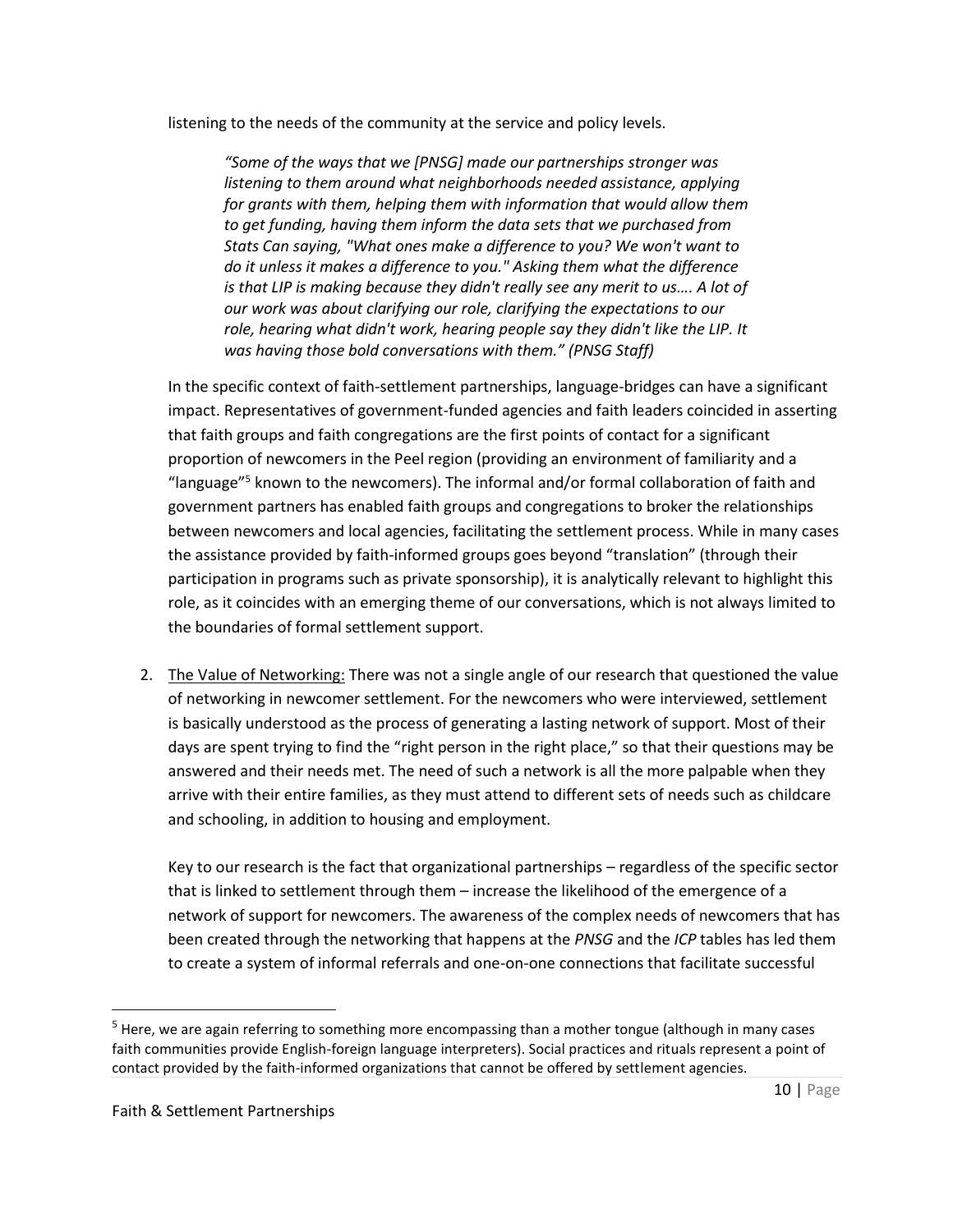#### settlement.

*"Sometimes it's just convening around an issue that matters to everyone, inviting those people and then allowing them to foster those conversations, but continuously asking how can we support. We aren't your funder but we can help you with the funding proposal. We aren't the ones to do that, what do you need? It's about asking what they need and then trying to meet those needs or championing an issue they highlighted." (PSNG Staff)*

Faith-informed organizations are also aware that, on their own, they are often limited, recognizing that networking expands the kind of support that they can offer to their members and beyond. *ICP* itself is a network born out of the need for interreligious dialogue and action in a region with a largely religiously-affiliated population. ICP's attention to social justice issues has led its participants to welcome representatives from community organizations such as *PNSG*, thereby expanding their inter-religious network into a cross-sectoral one.

*"Through our partnership with PNSG we have the largest faith leaders group that meets four times a year looking at connecting those faith leaders with refugees if they need specific religious or spiritual support. Around a sense of belonging and some of the challenges that emerge for even the most competent or qualified newcomers and with refugees there is an added level of complexity that we see and address." (IPC Member)* 

3. Trust: Partnerships built upon relationships of trust are lasting, successful, can overcome challenges, and benefit settlement immensely. Two concrete findings support this result: 1) the central role of personal relationships in the networking processes related to settlement -at all levels- in the region; and 2) the fact that the faith-government divide can be overcome when the partners start their collaboration with an already-existent relationship of trust. Representatives of government-funded agencies and faith leaders coincided in asserting that previous relationships of trust were the condition of possibility for interacting effectively at a formal/official level.

> *"I am thinking about a particular instance where I was able to partner with a particular faith-based group and I was not a part of that faith-based group but I made sure that I learned about the cultural practices and what was appropriate before I even got into the space. From there it was a lot of thinking about that approach to partnership whereby partnerships [are] not necessarily between organizations but between people and developing that trust." (Service Agency Representative)*

*"As we are sponsoring people we have people lined up who will help with doing jobs and we have volunteers who will help to teach the families English – we ask our community: what can you do. We are only dealing with one family, but I think that part of the issue always is that you need to*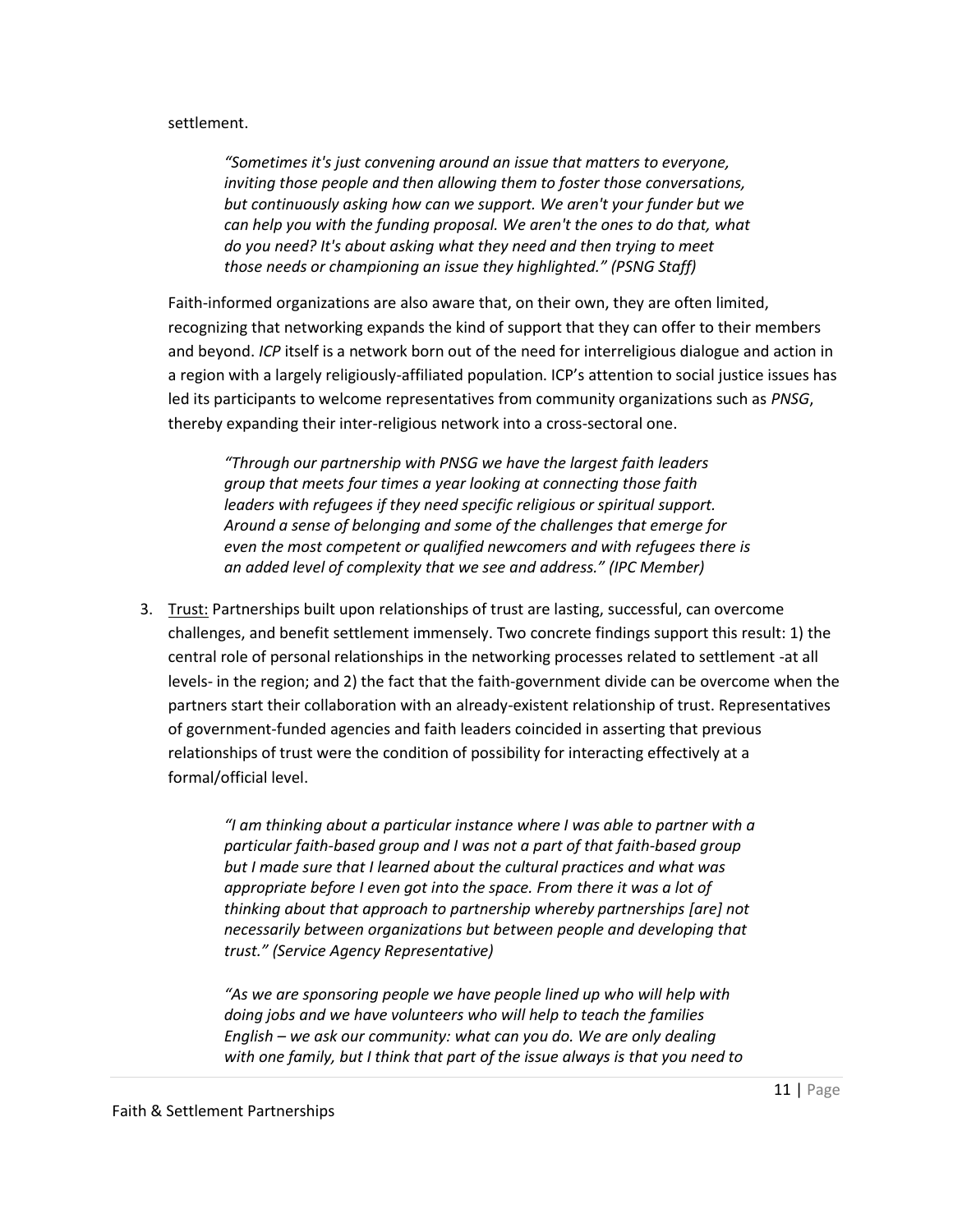*be willing to keep up the relationships for many years – which we did with the last family that we sponsored – because there are issues that turn up down the road that are not initially there." (ICP Member)*

These excerpts, taken from one of our focus groups with service agencies representatives and ICP members respectively, provide a sense of the significance of trust at multiple levels when it comes to successful partnerships (trust between organizations, trust across sectors, the trust of newcomers). They also evidence the multiple contexts in which personal relationships of trust originate positive information-sharing, referrals, and ongoing care for the newcomer and her integration. PNSG staff have recognized the struggled and attempted to address it in their conversation tables.

*"The difference that I think sets us apart from even other LIPs is that we have a lot of trust that has been built over time with settlement agencies. Many LIPs might sit within regional government or municipal government, they don't really get face-to-face time with frontline. What we've heard is that's always been a struggle. For PNSG that was a struggle for a long time as well. " (PNSG Staff)*

These are a couple of concrete fronts were mistrust has been experienced and overcome through partnerships:

a. Respondents from settlement organizations expressed uneasiness around developing partnerships with faith organizations (some participants were concerned, and felt that it is unclear, whether establishing a partnership with a faith congregation or religious group would violate their commitment to serving everyone equally. Settlement agency participants identified the words such as "mission" and "evangelization" in reference to faith-based groups, to demonstrate their apprehension).

> *"There are some suspicions around the motivations of faith-based groups. There is a need to develop strategies of trust between faith/settlement." (Service Agency Representative)*

b. Respondents from the ICP groups constantly mentioned that government agencies are not concerned about the overall well-being of newcomers. They feel as if in many cases their faith-informed groups are left to pick up the pieces of an incomplete settlement process.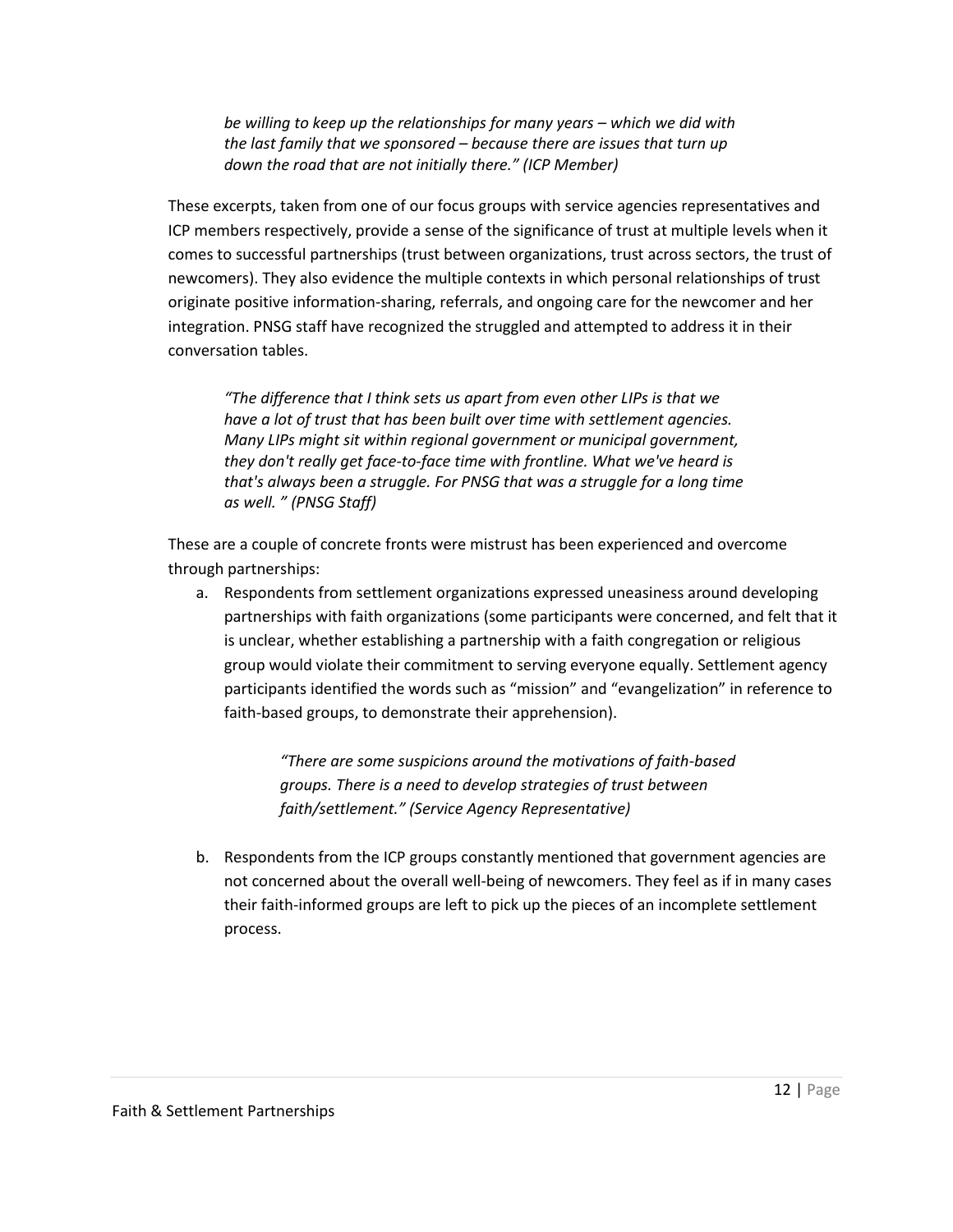## **Structure: What types of partnerships presently exist and how could they be improved?**

Our discussions unearthed a number of structural elements that have contributed to the development of Peel's current faith-settlement partnerships, highlighting directions for possible improvement and growth. Many of these structural elements are not organizational or administrative; instead, they are linked to the qualitative value of the relationships that emerge within human communities. Keeping in sight their common objective -the successful integration of newcomers to the region- community workers and faith leaders have developed networks that support enduring partnerships. Faith leaders and representatives of service agencies coincided in affirming the significance of authentic human exchanges for these partnerships to develop.<sup>6</sup>

With this overall theme in mind, we identified a number of structural elements in the faith-settlement partnerships that subsist in the region of Peel, which we have clustered in the following three categories:

1. The Multiplying Effects of Partnerships: Our consultations with government-funded agencies and faith-informed groups revealed a multiplying effect in their partnerships. Although the participants were not always aware that this had taken place, original partnerships had paved the way for other partnerships to emerge. Even good personal relationships, which over time took the form of informal organizational partnerships, have allowed organizations to continue exploring further partnerships in their areas of need and create an environment were newcomers are likely to integrate successfully.

One of the most interesting results of our research is that those organizations comfortable partnering with other organizations in the same sector seem to be more open to breach the sectoral divides. This is the case of both the table of government-funded agencies –hosted by *PNSG–* and of *ICP*, who entered into a relationship because of their previous internal experience of partnership. The following comment, from one of our service agencies group participants, summarizes this effectively:

*"Now we are talking a lot more about integrated services and how we as organizations can really partner well so that we can take an allencompassing approach to serving the communities that we are working with. I am also seeing conversations happening with faith-based organizations. Whereas before I would have a conversation with one person now I am having conversations with the women's group as well as someone* 

<sup>&</sup>lt;sup>6</sup> Several times in our discussions with respondents the word "friendship" was used as the best way to describe the origin of a successful and lasting partnership. Our goal in all these cases was to identify some structural elements of these task-grounded (or task-oriented) friendships.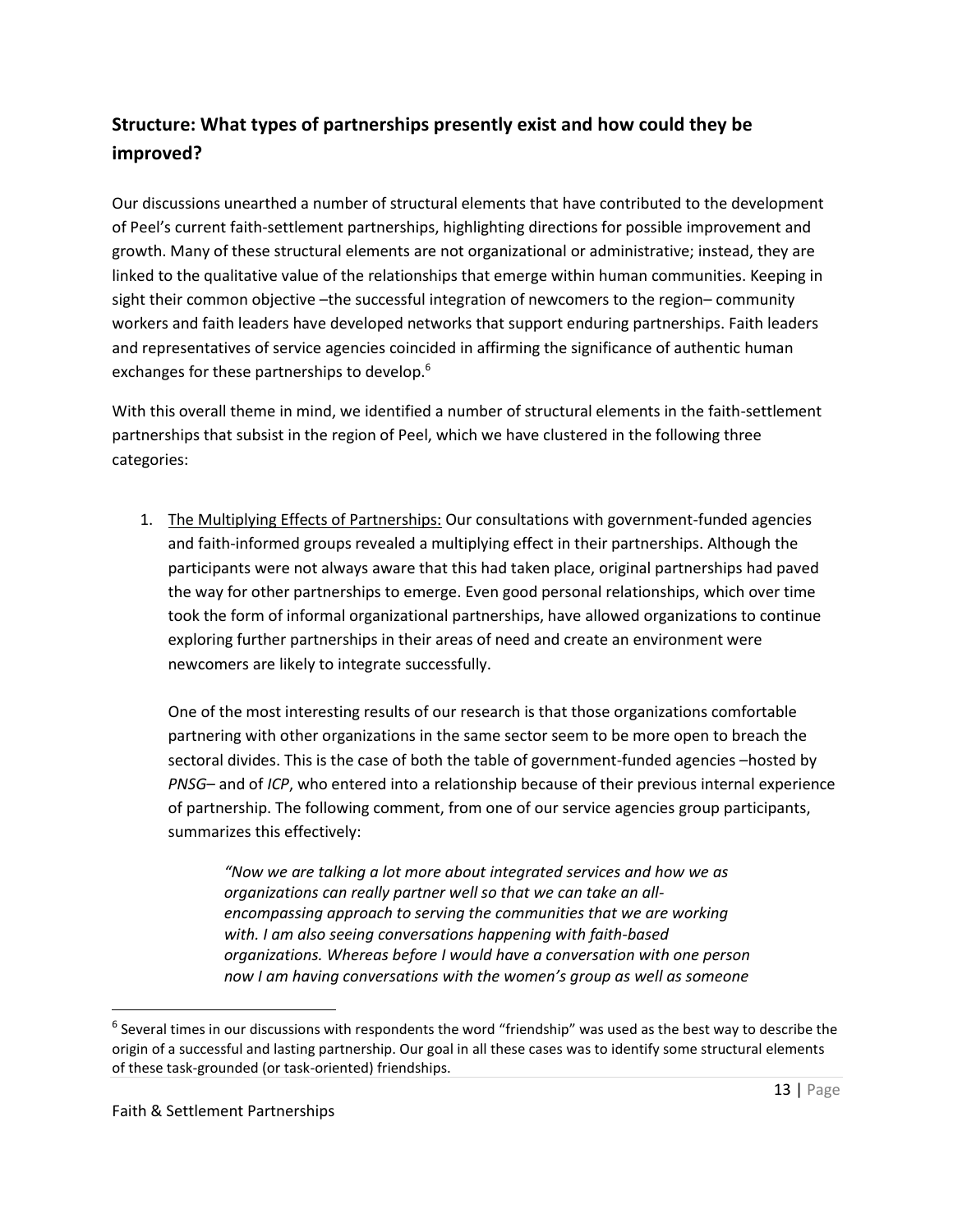*who is a part of the social services committee as well as someone who is in the newcomers committee as well. So there seems to be more a fabric that is being sown between the organizations that we get to tap into as well." (Service Agency Representative)*

Partnerships, therefore, have multiplying effects on several contexts and directions. They replicate within both service agencies and local communities, breaching the professionalvolunteer barrier that is often found in the area of settlement. The coming together of service providers and community members in a given partnership-table models a process that can subsequently be replicated in faith communities, agencies, and at other tables in order to provide an integrated approach to settlement.

*"And that it is a well established community where our families are secure and if we care about where we live we want it to be the best place we can live. So ICP says that we can work together, live together, eat together and tries to spread that respect and understand around. So there is a two way street where we come together and form a community and then go back to our communities and understand that we are all part of Peel – or even all part of Toronto and it benefits all of us." (ICP Member)*

2. Faith-Settlement, a "triple threat": Faith-Settlement partnerships in the region are often built upon existing networks of formal and informal partnerships/collaborations, particularly of three types: (1) Government-funded agency to government-funded agency; (2) faith group to faith group; and (3) personal collaborations.

The reason to add the expression "triple threat" to this theme is that, interestingly, each one of these three levels/areas of partnership challenges a common assumption about partnerships. Faith leaders and agency representatives alike noted that, in their respective sectors, there are internal attitudes of mistrust that need to be fought constantly for partnerships to succeed (e.g., faith communities hesitate to engage in work with other faith communities, service agencies often perceive themselves as competing with one another for funding). Existing partnerships question the premises behind previously harboured mistrust, providing further empowerment to an integrated approach to settlement.

*"There is much more openness now within the faith community – they are more involved in issues of poverty and a whole variety of other social determinants of health. There is also much more openness amongst organizations within the not-for-profit sector. The challenge (from the perspective of the Punjabi Services Health Services) is that when a faith organization asks us to send out staff to their office we have logistical and practical issues to deal with such as insurance – ensuring that everyone can*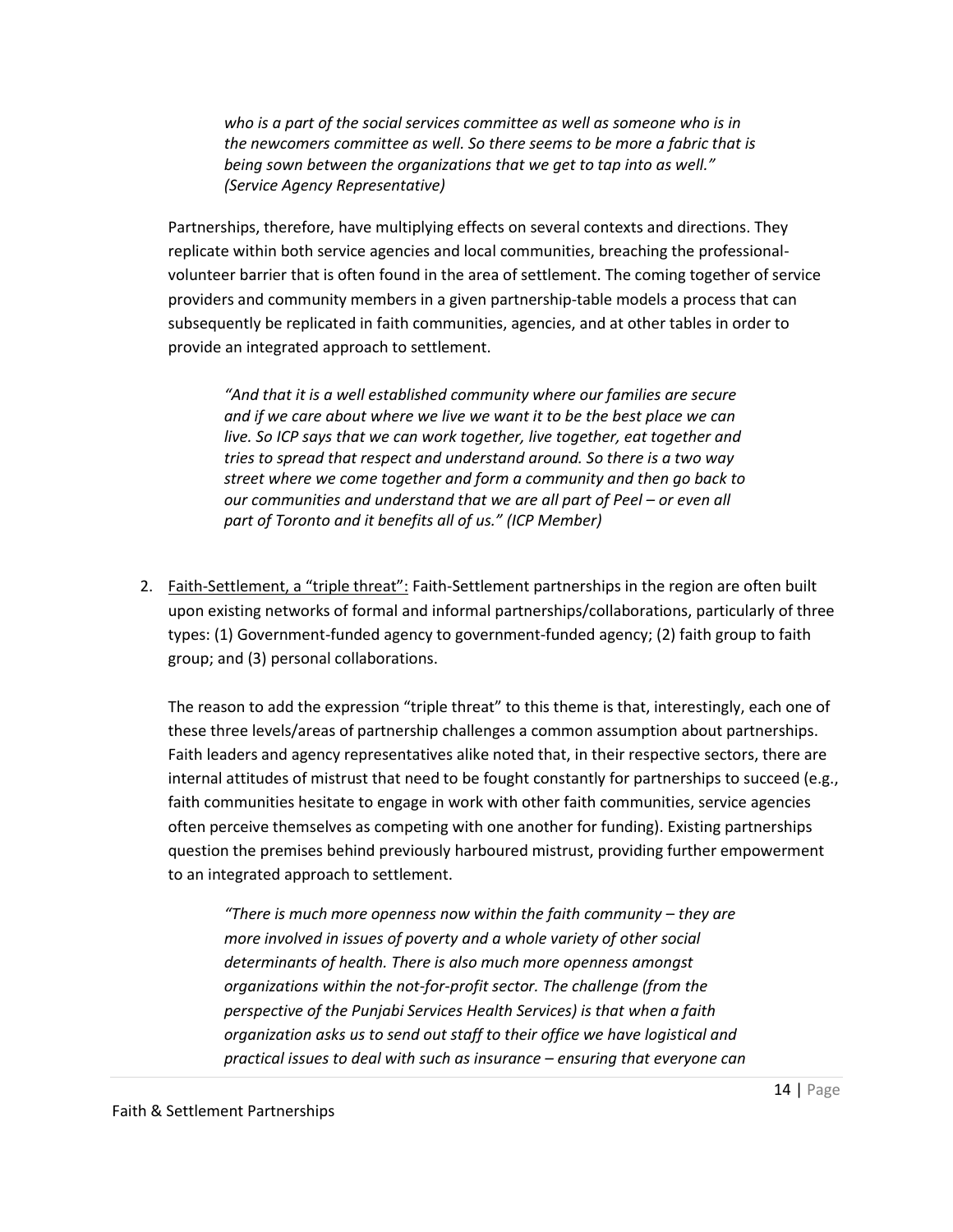*travel safely, ensuring that they are going to a safe environment, ensuring that there is a backup clinical supervisor in case someone suicidal shows up. So these are some of the structural issues that we are struggling to overcome. There is an openness from the faith organization because they are willing to give us clients, and accommodations. We are in the process of working this out." (Service Agency Representative)*

Particularly relevant to this discussion of alleviating tensions, or addressing lack of trust, was the flourishing of personal relationships. We cannot stress enough the positive impact that personal relationships have had in faith-settlement partnerships in the region. They are perceived as the cornerstone of successful and lasting partnering as well as the element that guarantees the newcomers' trust.

*"So the personal relationship is absolutely critical to the success of building a community that cares or a community that supports its new immigrants, new refugees, those who are coming in without that experience of having knowledge of how the system operates or without having the resources at hand that gives them the type of lifestyle that they would like to see. So that informal support is absolutely critical to engaging and keeping our immigrants and refugees staying in the region – otherwise they would tend to leave and then you are not really building a community, you are building a transition place and we don't a transition place in Peel." (ICP Member)*

The successful faith-settlement network brokered by *PNSG* only emerged because these three types of partnerships were already in existence. This was particularly evident in the case of *ICP*, a table of interfaith cooperation that had done much of the ground work in trust-building, crosscongregational translation, and information sharing, and could then be integrated in the larger conversation facilitated by *PNSG*. In turn, the success of partnerships in the Peel region has had an impact in these previously existent partnerships. Two items should be highlighted here:

- a. Relationships facilitated by *PNSG* and *ICP* allow similar types of organizations (whether it be two faith congregations or two government-funded organizations, etc.) to experience the benefits of partnerships with a known counterpart first, thus encouraging these organizations to reach out to their social networks, and beyond, to establish additional partnerships when it is required.
- b. Establishing these partnerships positions smaller organizations within a larger community network, where information about current needs, best practices and previous partnerships can be shared.
- 3. Informal structure responds to needs/ Formal structures provide longevity: Another structural element identified in our discussions is the interaction between formal and informal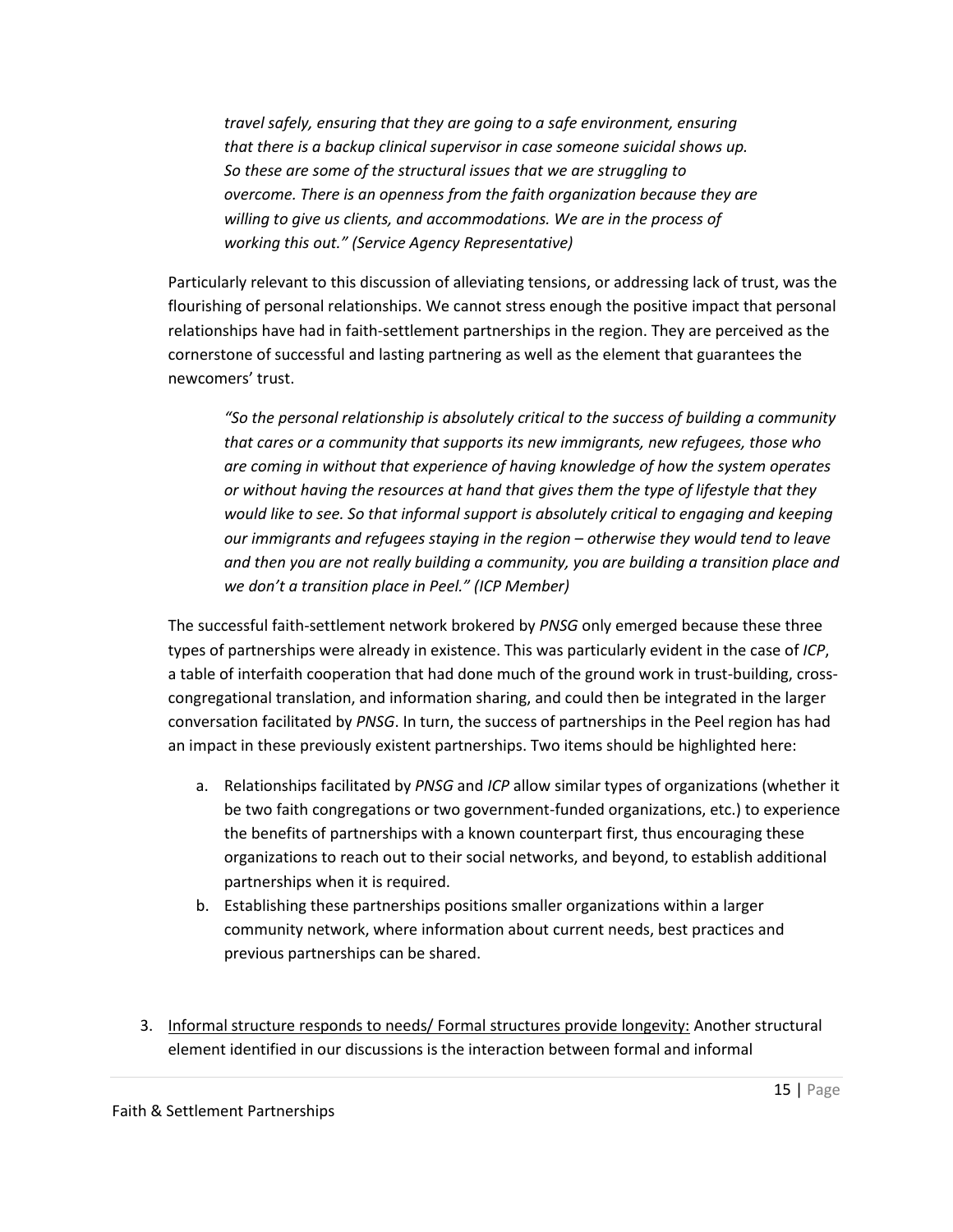partnerships. In particular, the Syrian refugee crisis put existing structures to the test and revealed the capacity-building of the formal-informal cooperation. The most flexible collaborations proved to be the most effective when responding to this crisis. The incorporation of private citizens, government-funded organizations, and faith-informed groups in the same project allowed the region to respond to a disproportionate number of newcomers with unprecedented needs. On the one hand, knowing where the needs are, who can address the issues, and what type of procedures need to emerge is a process better developed in the context of informality. On the other hand, having the infrastructure to properly respond to those needs often falls to the formal context.

While none of the respondents denied the importance of formal interaction between organizations, their desire to communicate the benefits of their "informal connections" was palpable amongst government-funded agencies and faith-informed organizations. Some of the respondents clarified, however, that formal partnerships are vital in developing lasting structures, in which informal collaborations can also take place. Sustainability is a significant concern when it comes to partnerships, and formal structures provide a sense of reliability that generates trust. Three specifically structural elements were identified in already existent partnerships in the region in relation to this formal/informal interaction:

- a. A number of informal partnerships exist between faith/settlement communities (these relationships were established prior to the Syrian refugee crisis). These partnerships facilitate activities such as information sharing, referrals, and networking.
- b. Some long-term collaborations around health and mental health care, education, housing, and child protection services also have a relatively long history in the region.
- c. However, there are a limited number of formal faith/settlement partnerships in Peel. Those organizations who have established positive, formal partnerships have designed their own tools, such as a Memoranda of Understanding, to help encourage successful working relationships.

*"Many informal partnerships have developed over the past several years between faith/settlement communities in Peel. Formal partnerships are less common." (Service Agency Representative)*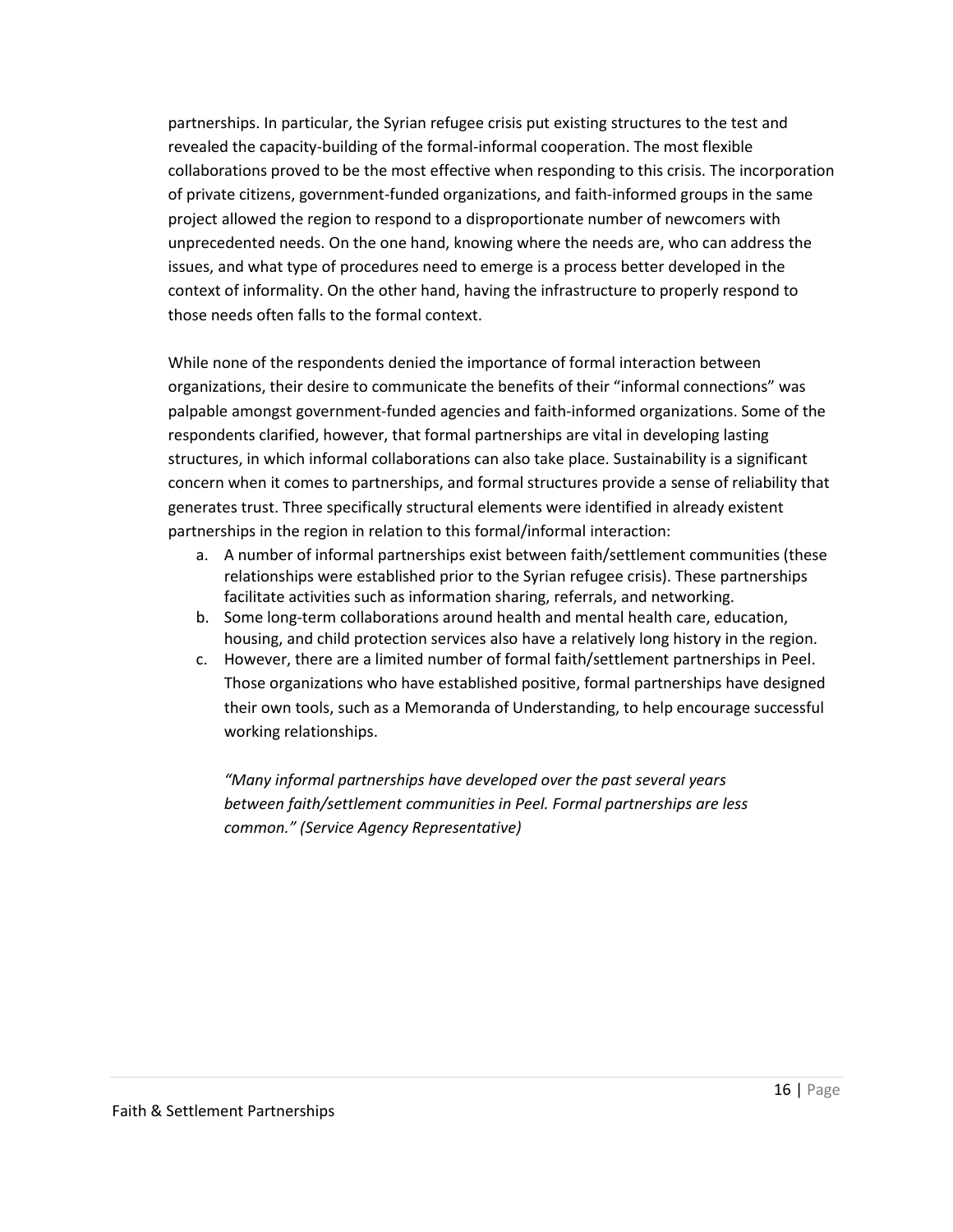#### **Process: How can effective partnerships be better facilitated?**

The vision and structure results point toward a number of practical ways of facilitating partnerships. Given the historical importance of the Peel Region in the settlement landscape of Canada, processes that developed organically, and at times by chance, could be reflected upon and recorded in this research. Many of our respondents were attempting, through their answers, to account for those elements that led to successful partnerships and could be replicated in other cases. The following are three themes regarding processes:

1. Member and resource sharing: Different partnership tables share members and resources, which is a structural benefit of the multi-level partnership format. Of particular importance here is the fact that cross-appointed members significantly aid the translation and informationsharing fronts, as well as makes cross-sector referrals and organizational partnerships easier to implement.

This structural element points to a theme we were able to identify in our discussions about processes, that is, the importance of developing mechanisms for member and resource sharing. This process has been organically generated in Peel, and could be easily replicated in other regions. Its most significant effects are in the way organizations perceive each other. A crossappointed member not only serves as a bridge-builder but is able to identify areas of common interest, alleviate misconceptions, and resolve conflicts.

*"To give you an example, PNSG is one such example. I have been involved with PNSG since day one until now so I know all that has happened. There was not that very intentional connection to faith but now they have seen through my sharing, or some of the other community leaders who have spoken and said that faith is an integral part of who they are they recognize that they work also needs to be factored in if we are going to serve our settlement sector effectively. That learning happens through osmosis – it does not necessarily have to be intentional all of the time." (ICP Member who has been cross-appointed to the PNSG table)*

2. Developing common terminologies: Corresponding to a theme highlighted on the first part of this section, we should also emphasize the development of a common language under the topic of process. Organizations on both sides of the faith/settlement divide have very specific ways of addressing issues that correspond to their technical or religious contexts. As it has been mentioned already, respondents on both sides coincided in affirming that there are several advantages to developing a common language in conversation.

> *"One of the main barriers to partnership is language, therefore common terminologies between faith/settlement organizations can be useful in*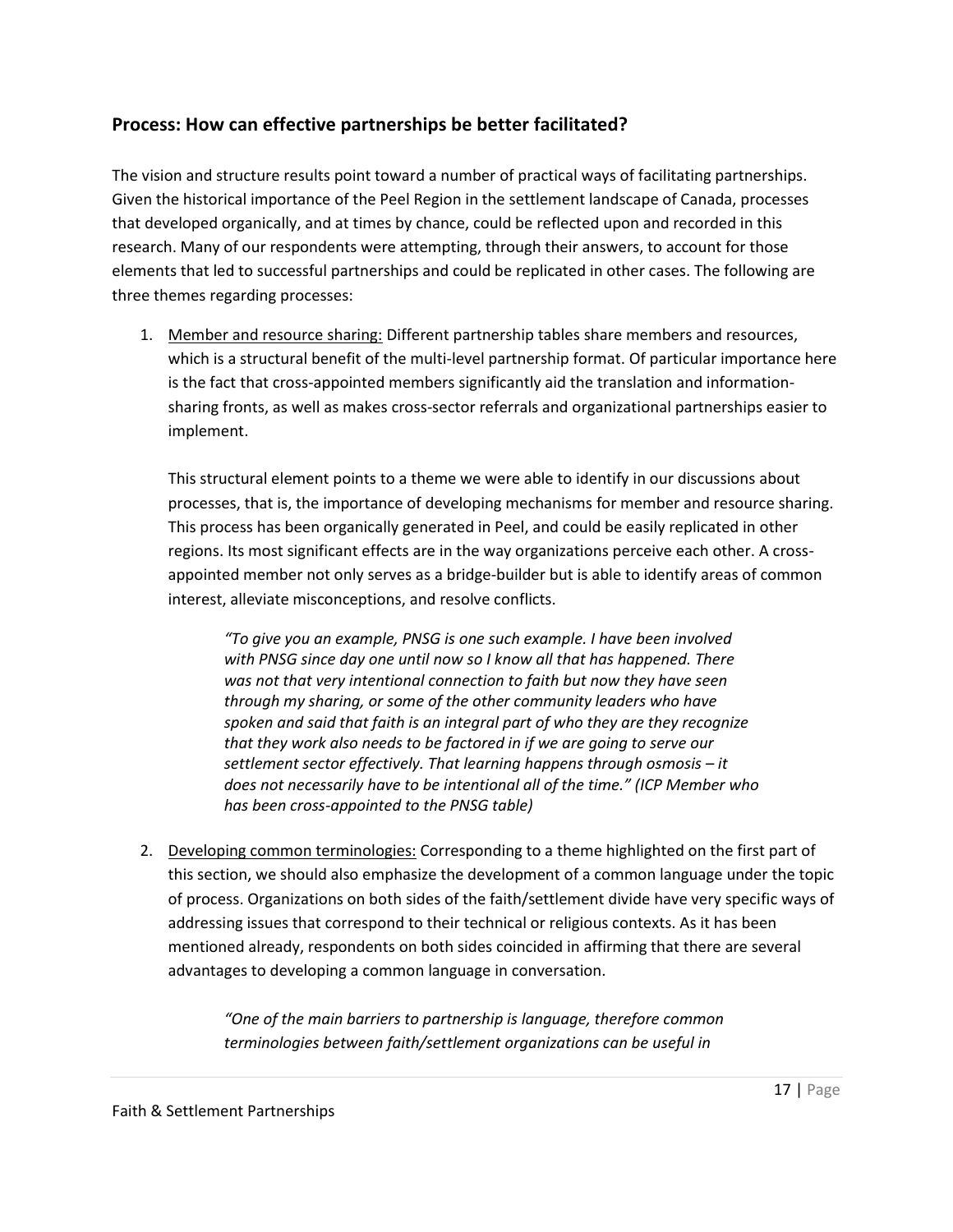#### *establishing and maintaining successful relationships." (ICP Member)*

While the outcome of this process is important, the process itself is perceived as beneficial to service providers, to newcomers, and to the community at large. These language-related conversations have a twofold goal: they generate common ways of addressing issues that are often new to the community, and they generate trust. A number of focus group participants emphasized that building trust is a fundamental piece in the establishment of partnerships and that having a common language helps to alleviate suspicions and opens the path for trusting relationships.

3. Providing administrative support for follow-up: Designing and implementing tools such as Memoranda of Understanding creates strong partnerships. These documents can outline the kind of support organizations and faith communities provide to each other in the settlement process and the boundaries needed in their interaction with each other. Although the importance of informal cooperation was constantly highlighted by our respondents, the need of a formal framework when it comes to official dealings, which involve funding and allocation of resources, was also mentioned. This was particularly relevant in our discussion with service agencies:

> *"We work with a faith organizations and I only like to work within a formal frameworks. Some of the relationships go too far too fast. One of the things we ask them is to serve every refugee, not just the Muslim refugee. We have been provided with a medical doctor. He has to see every single person and they agree to that. We have refugees from all over the world who are of difficult faiths and we do not want to create any discrimination. So that is why I prefer to work with faith organizations within a formal framework so that we know exactly what we are getting into and why we are doing it." (Service Agency Representative)*

One of *PNSG*'s most significant contributions to the landscape of settlement in the region is the administrative support they provide to the discussion table of service agencies. This administrative support includes the space where the meetings take place, facilitation tools, and minute-taking. Although basic logistical elements, these contributions allow for continuity and gradual development of their discussions, bringing them closer to an integrated approach to settlement.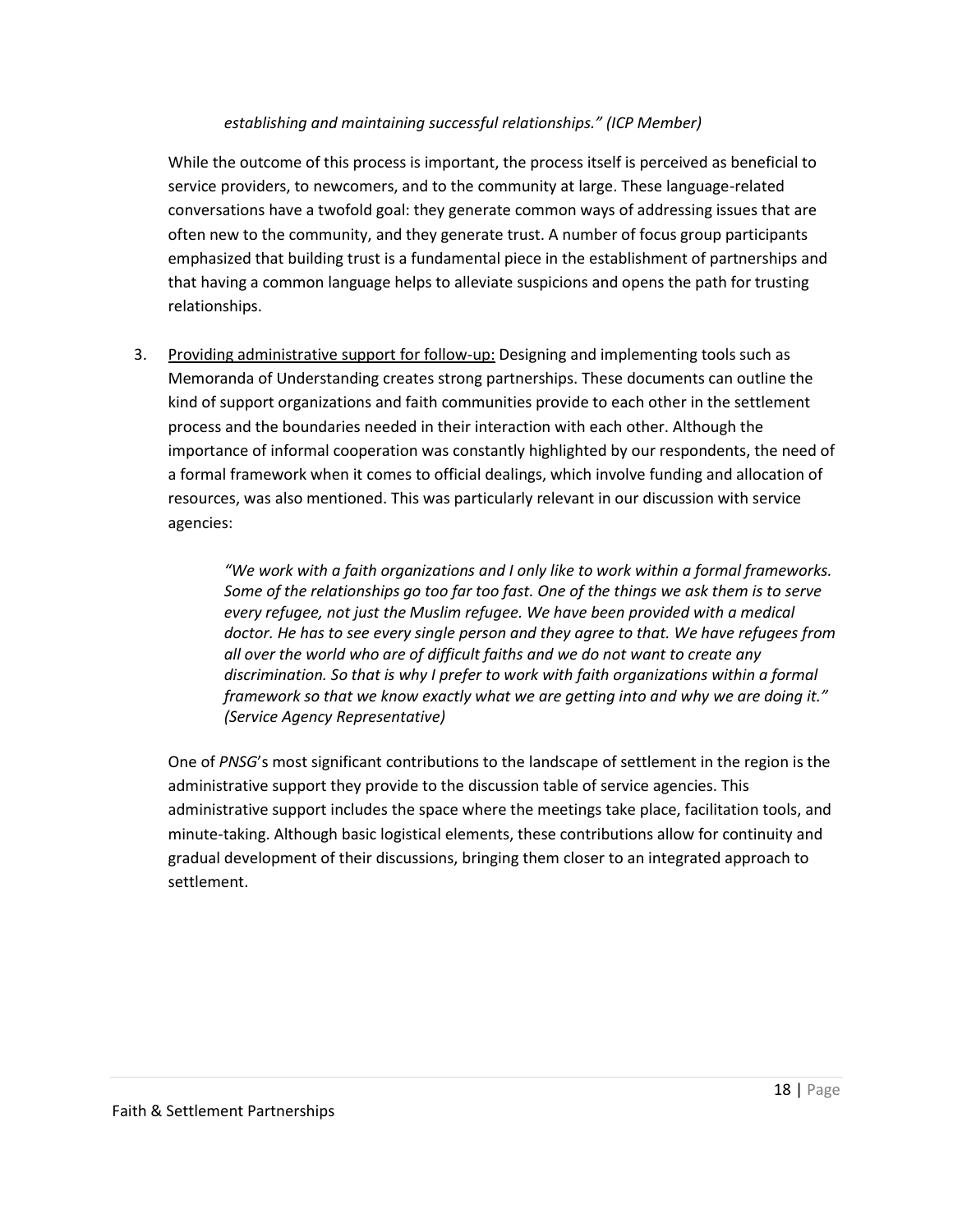### **Conclusions**

Our case study provided a brief overview of the successful model happening in the Peel Region, one of the most diverse places in the country and one of the first places of arrival of newcomers to Canada. Consequently, Peel offers a space where the pressures of settlement are amplified and the urgency for results is higher. Given this context, Peel constitutes a helpful pilot-project, a point of reference for the rest of the country. There are a number of recommendations that emerge out of this case study. These recommendations are directed towards different types of organizations, levels of government, and community groups.

The idea of an integrated approach to settlement seems attainable in the Peel Region in great part because of the conversations facilitated and the relationships brokered by *PNSG*. However, the role of PNSG is difficult to understand, as it is not directly related to front-line work. In terms of policy, our recommendations can be summarized in a call to develop policies that facilitate the emergence of conversation tables such as those led by *PNSG*. This will allow different already-existing organizations to contribute to settlement in a more efficient way. This work in policy should be paired with awarenessraising campaigns, shedding light on the importance of bringing different sectors (volunteer/professional, community/government, secular/religious) together to respond to the needs of newcomers.

Although significant work has been done in the context of service agencies, particularly to equip them to respond to the Syrian refugee crisis, it is still unclear for them how they can utilize the contribution of faith-informed organizations to further their work with newcomers. In the Peel Region, most of the points of contact between these two sectors are informal and depend on fortuitous exchanges between faith leaders and government-funded agency representatives. The changing needs of recent waves of newcomers have forced agencies to be more attentive to faith-informed groups thus developing an interest in understanding the religious communities. Assigning a central role to this understanding –of the significance of religious groups for newcomers– is necessary to providing an integrated approach to settlement.

In terms of faith-organizations, is it clear from our discussions that the existence of interfaith cooperation is a definite step toward further partnership. Interfaith cooperation has allowed specific faith groups to be more reflective of their own biases, aware of their needs, and open to cooperation with other community partners. In regards to partnerships between faith-groups and other community organizations, it is important to clarify that they are and will likely remain in a "grey area" between formal and informal partnerships. This should be fostered and encouraged, since it allows them to respond effectively to rapidly emerging needs. We suggest that further investigative work be done to provide a better understanding of the contexts, structures, and organizations that allow informal partnerships to flourish.

Finally, there is an overall call to fostering open conversations in the local communities, where diverse stakeholders can openly share their fears, hesitations, and hopes for partnerships (this recommendation is not exclusive to the work in the settlement sector, but any other possible areas of cooperation). The process of dialogue has proven key to the success of partnerships in the Peel Region because it has allowed relationships of trust to develop across sectors, with concrete positive outcomes in newcomer